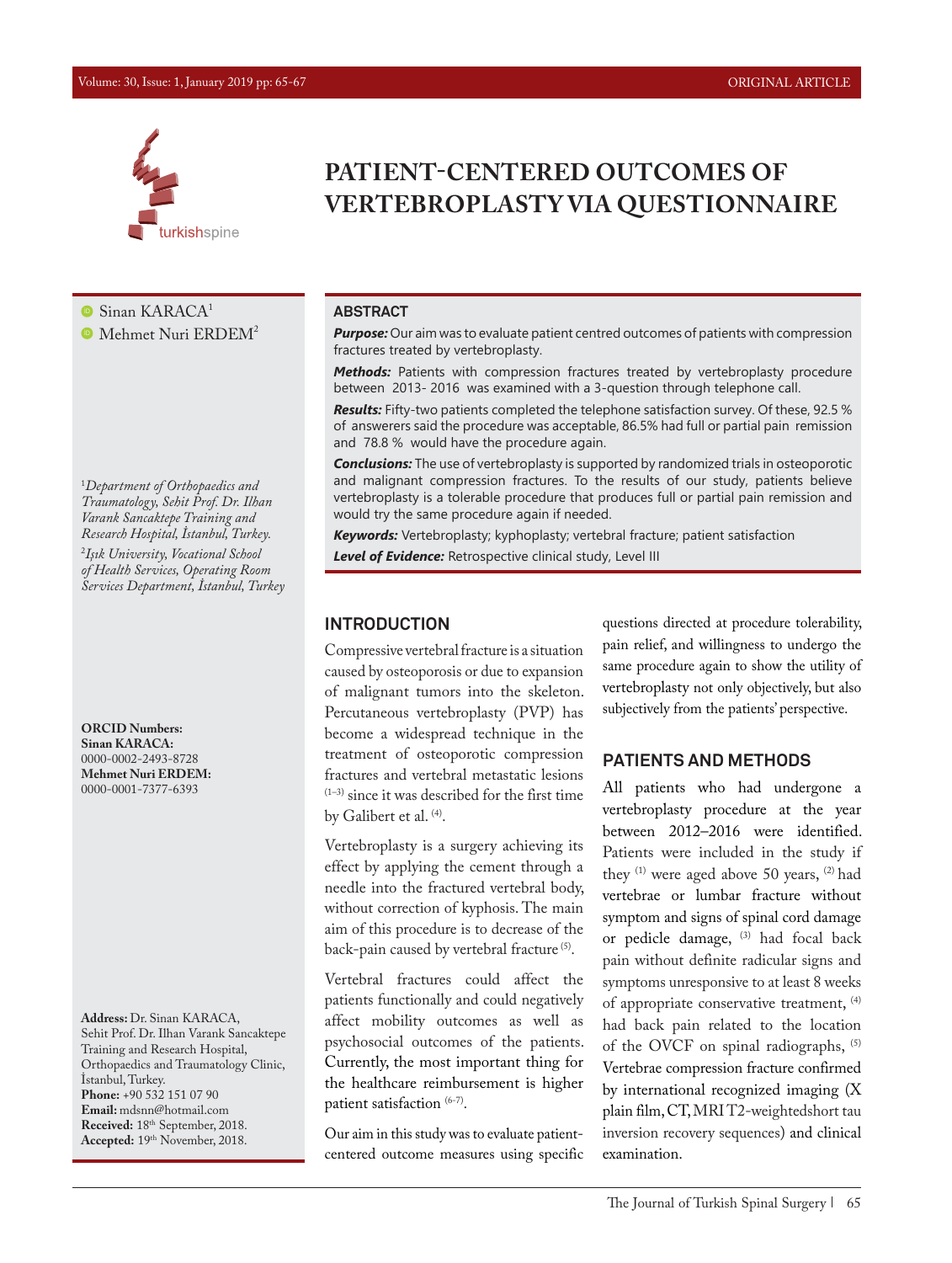Patients were excluded if they (1) deceased patients (2) had spinal cord compression or stenosis of the vertebral canal >30% of the local canal diameter, (3) Injury of neural function including spinal cord damage or cauda equina injury, (4) had systemic or local spine infections.

The indication for vertebroplasty was assessed using the medical records as well as pathological information from bone biopsy. They were separated into osteoporotic/spontaneous fractures, fractures related to biopsy-proven malignancy, or traumatic fractures.

#### *Survey*

The included patients were contacted through telephone numbers obtained in the demographic data of their electronic health record. The "Vertebroplasty Telephone Satisfaction Survey", a simple three-question survey, was administered to the patient. In *Table-1* questions asked by the survey are showed. Only the patients are allowed to take the survey. If the patient was close to communication with the telephone they were excluded from the survey and study. If the patient was unavailable for communication by the telephone, two more attempts were made, for a total of three attempts, before the patient was counted as unreachable and excluded.

| <b>Table-1.</b> Questionnaire results                                                           |        |  |
|-------------------------------------------------------------------------------------------------|--------|--|
| <b>Questions results</b>                                                                        | Number |  |
| Q1. Was the procedure to inject cement<br>into your fracture tolerable?                         |        |  |
| Yes                                                                                             | 47     |  |
| No                                                                                              | 5      |  |
| Q2. Was the pain in your back relieved by the<br>procedure to inject cement into your fracture? |        |  |
| Yes                                                                                             | 33     |  |
| Somewhat                                                                                        | 12     |  |
| No                                                                                              | 7      |  |
| Q3. Would you have the same procedure again?                                                    |        |  |
| Yes                                                                                             | 40     |  |
| Not sure                                                                                        | 7      |  |
| No                                                                                              | 5      |  |

## **RESULTS**

One hundred and seventeen patients were identified from the hospital health system due to inclusion criterias. Eight patients refused to participate in the questionnaire and were excluded. Fifty seven were unreachable or unable to complete the questionnaire. Fifty two patients remained.

66 | The Journal of Turkish Spinal Surgery

The majority of the patients were females. The age range was from 56–91, with an average age of 72.4. The most common level requiring vertebroplasty was T12, followed by L1 and then L2. Overall, 88.4 % of fractures were at the thoracolumbar junction (T10–L2). (Table-2).

The cause for surgery was mainly osteoporotic or spontaneous fractures, which accounted for 75.0 % of all patients.

Overall, 90.3 % of respondents said the procedure was tolerable. When asked regarding pain relief, 86.5 % of respondents had partial or full pain relief from the procedure, with 63.4 % overall stating "yes" to the pain relief question. When asked whether they would have the procedure again, 76.9 % of respondents stated "yes". Full survey results are listed in Table-2.

# **Characteristics Mumber Number** *Sex*  Male 9 Female 43 *Age*  50–69 39 70–89 12  $>90$  1 *Cause of fracture*  Spontaneous/osteoporotic 39 Malignancy 3 Trauma 7

**Table-2.** Patient characteristics

| Unknown                 | 3  |
|-------------------------|----|
| <b>Number of levels</b> |    |
| T <sub>8</sub>          | 1  |
| T <sub>9</sub>          | 2  |
| T <sub>10</sub>         | 1  |
| T <sub>11</sub>         | 8  |
| T12                     | 21 |
| L1                      | 13 |
| L <sub>2</sub>          | 3  |
| L3                      | 1  |
| L4                      | 2  |

## **DISCUSSION**

Our study demonstrated that, the treatment of compression fractures with vertebroplasty procedure results in subjective pain relief from the patient perspective. Most patients'